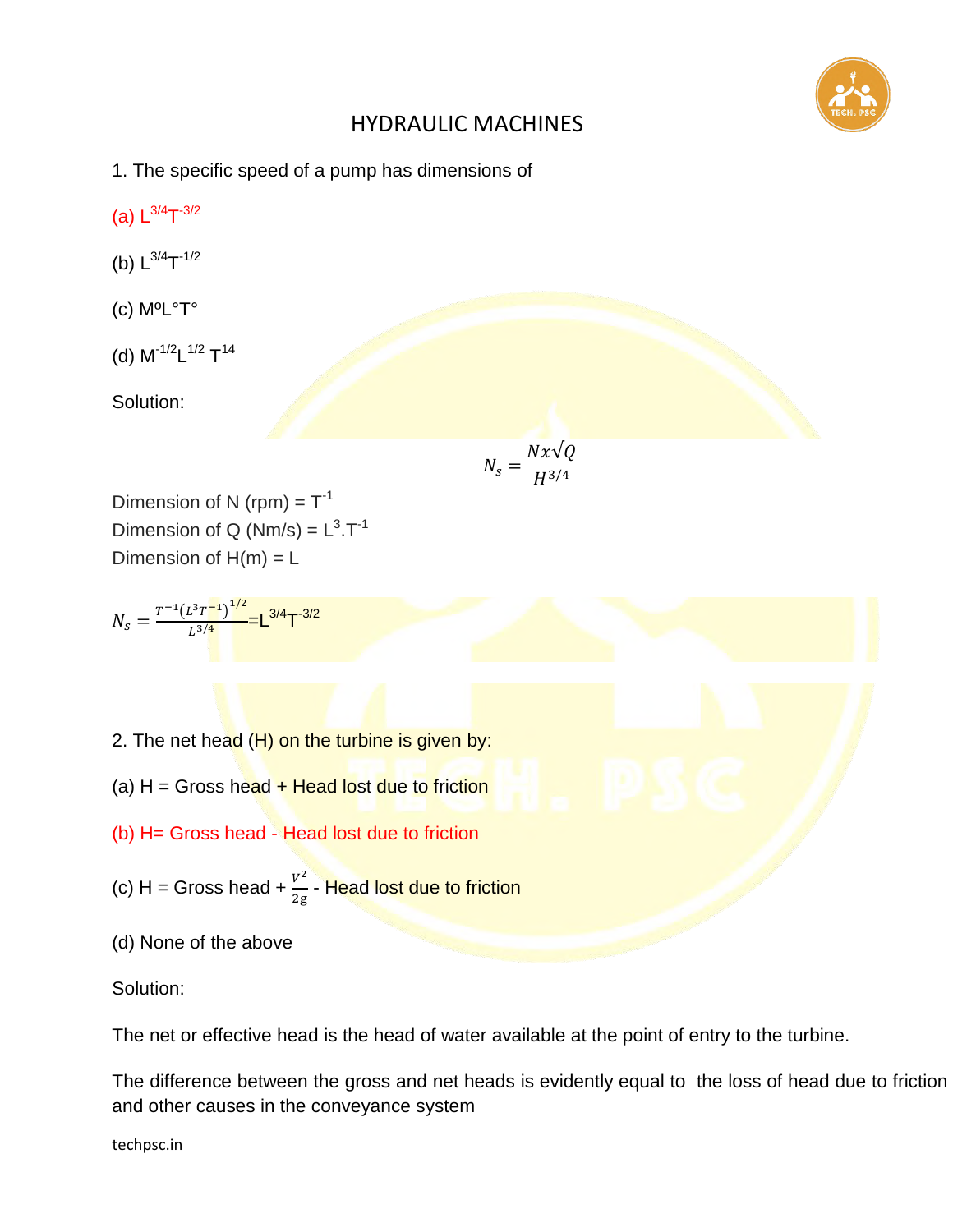

3. The specific speed for a turbine has the dimension of

(a)  $F^{1/2}L^{3/4}T^{3/2}$ 

(b)  $T^{-1}$ 

- (c)  $T^{1/2}L^{-5/2}T^{-3/2}$
- (d)  $FL^{-3/4}T^{-3/2}$

Solution:

Solution:

It is defined as the speed of a similar turbine working under a head of 1 m to produce a power output of 1 kW. The specific speed is useful to compare the performance of various type of turbines. The specific speed differs for different type of turbines and is same for the model and actual turbine.

$$
N_s = \frac{Nx\sqrt{P}}{H^{5/4}}
$$

Dimension of N (rpm) =  $T^{-1}$ Dimension of P ( $Nm/s$ ) = F.L.T<sup>-1</sup> Dimension of  $H(m) = L$ **Dimension of N<sub>s</sub>** =  $F^{1/2}$   $L^{-3/4}$   $T^{-3/2}$ 

4. A surge tank is provided in hydropower schemes to

- (a) Reduce water hammer pressure
- (b) Reduce frictional losses
- (c) Increase the net head
- (d) Strengthen the penstock

Solution:

Surge Tank: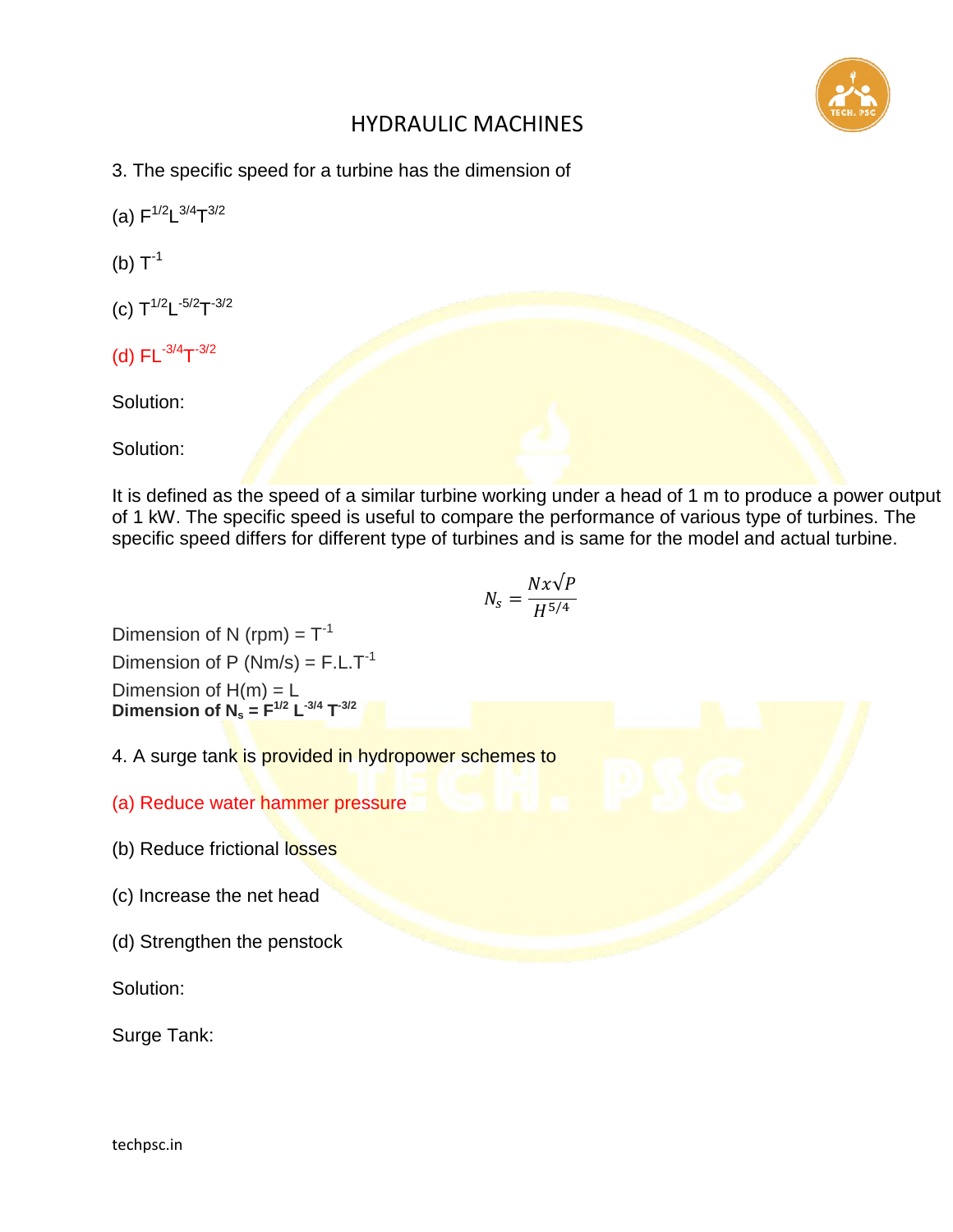

Surge tanks are usually provided in high or medium head power plants when considerably long penstock is required. A surge tank is a small reservoir or tank which is open at the top. It is fitted between the reservoir and the power house.

The water level in the surge tank rises or falls to reduce the pressure swings in the penstock. When there is sudden reduction in load on the turbine, the governor closes the gates of the turbine to reduce the water flow.

This causes pressure to increase abnormally in the penstock. This is prevented by using a surge tank, in which the water level rises to reduce the pressure.

On the other hand, the surge tank provides excess water needed when the gates are suddenly opened to meet the increased load demand.

| electricaleasy.comsurge Tank |          | ×<br>$\overline{a}$ |         |       |  |
|------------------------------|----------|---------------------|---------|-------|--|
| Reservoir-<br>÷              |          |                     |         |       |  |
|                              | Pressure |                     | Turbine |       |  |
|                              | Channel  | Penstock            |         |       |  |
|                              |          |                     | ۰.۱     | River |  |

5. For producing electricity, following combination of machines will be required:

- (a) Electric Motor + Pump
- (b) Hydraulic Turbine + Generator
- (c) Hydraulic Turbine + Electric Motor
- (d) Generator + Pump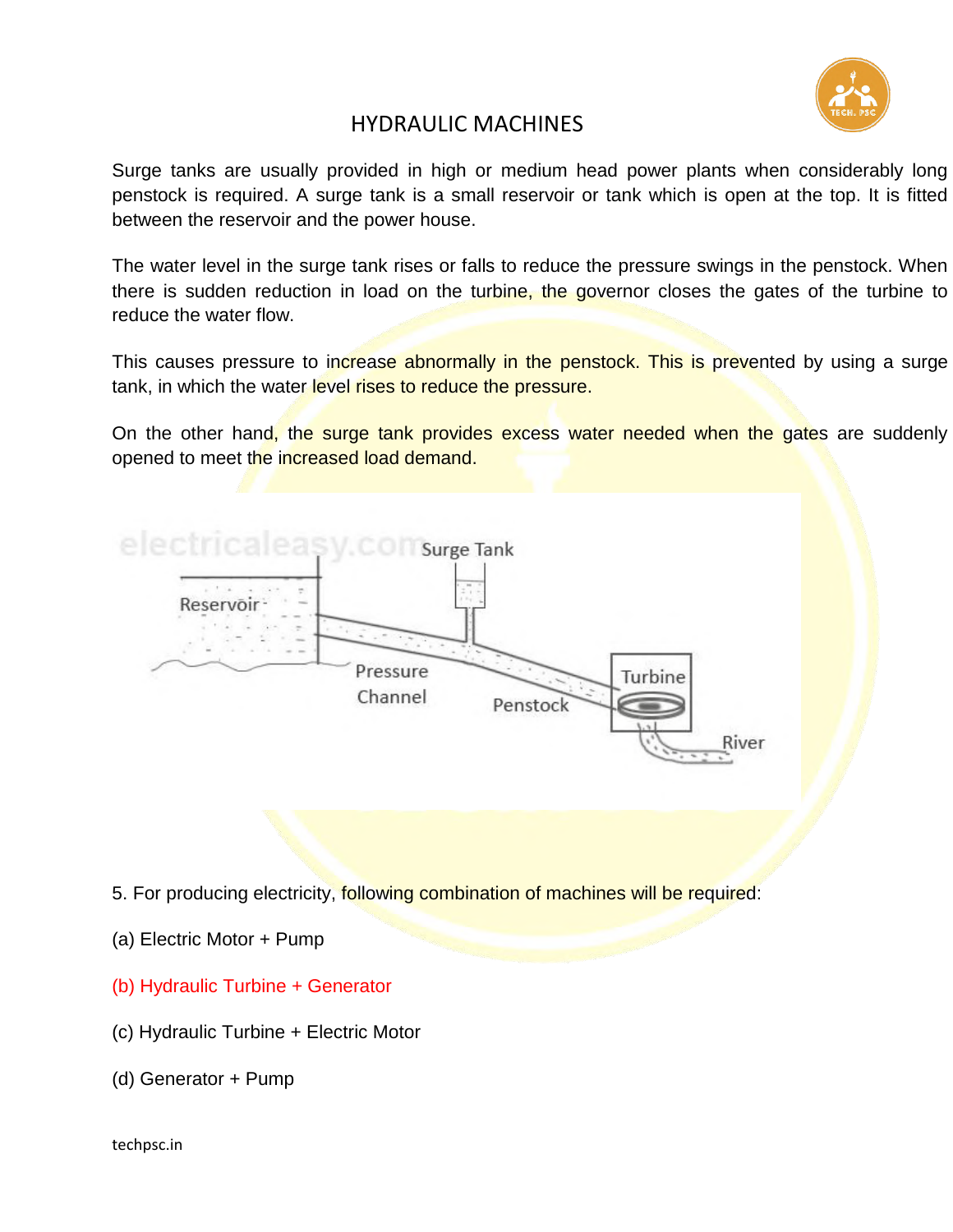

#### Solution:

Water Turbine: Water from the penstock is taken into the water turbine. The turbine is mechanically coupled to an electric generator. Kinetic energy of the water drives the turbine and consequently the generator gets driven. There are two main types of water turbine; (i) Impulse turbine and (ii) Reaction turbine. Impulse turbines are used for large heads and reaction turbines are used for low and medium heads.

Generator: A generator is mounted in the power house and it is mechanically coupled to the turbine shaft. When the turbine blades are rotated, it drives the generator and electricity is generated which is then stepped up with the help of a transformer for the transmission purpose.

6. Typically, hydroelectric plant will have following hydraulic machine.

### (a) Hydraulic Turbine

- (b) Hydraulic Pump
- (c) Electric Motor
- (d) None of the above

#### Solution:

Hydraulic turbines: Hydraulic turbines may be considered as hydraulic motors or prime movers of a water—power development, which convert water energy (hydropower) into mechanical energy (shaft power).

The shaft power developed is used in running electricity generators directly coupled to the shaft of the turbine, thus producing electrical power. The hydraulic turbine is a rotary machine actuated by the impulse and/or reaction of a water current attacking the rotor (called the runner), which consists of a series of buckets or curved vanes or blades.

#### 7. Francis turbine is

#### (a) A reaction turbine

(b) An impulse turbine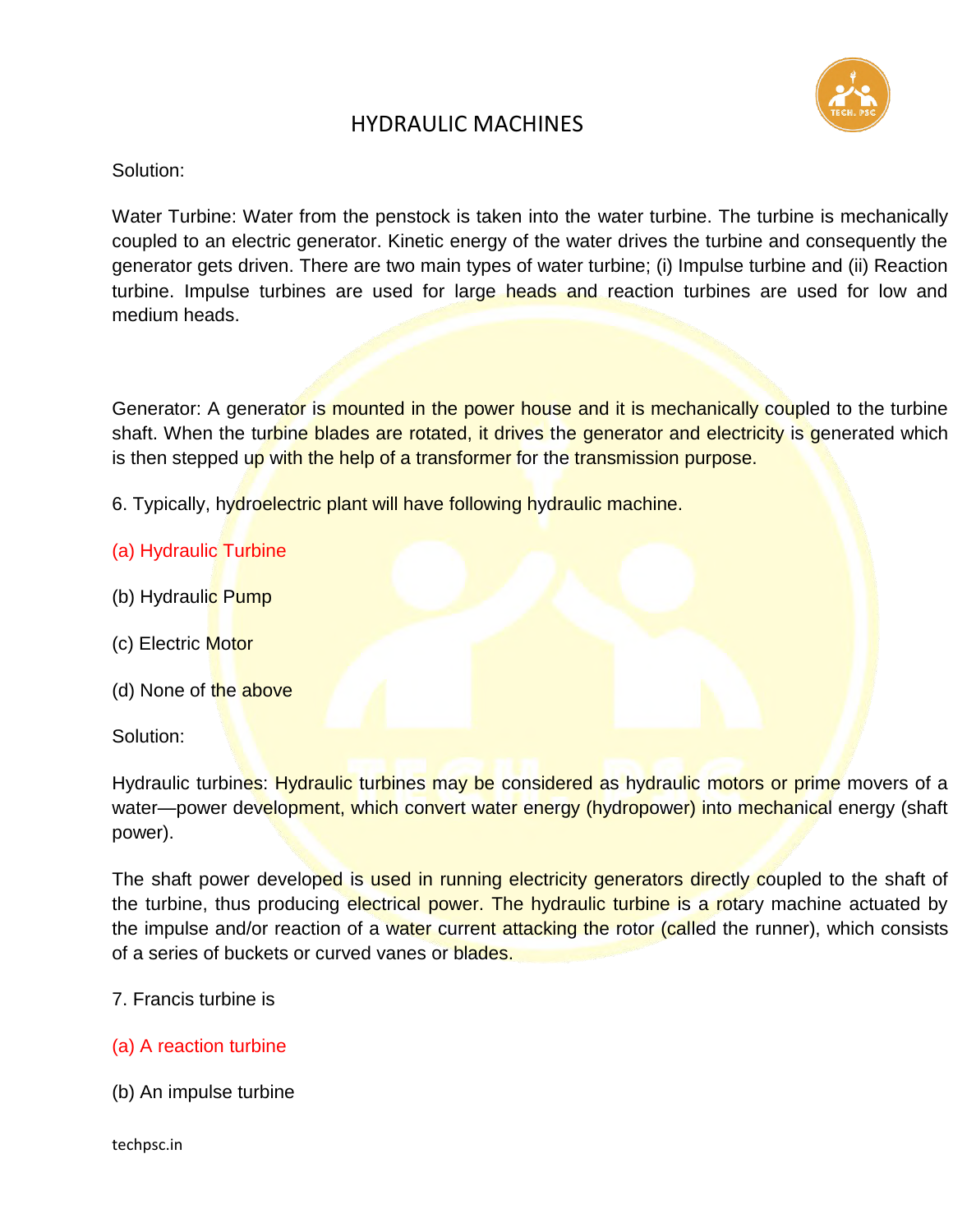

(c) A tangential flow impulse turbine

(d) An axial flow turbine

Solution:

**Reaction Turbine:** Turbine for which both pressure energy and kinetic energy is available at the inlet is a reaction turbine.

E.g. **Francis** Turbine, Kaplan Turbine and Propeller Turbine.

They are useful for **low head and high discharge.**

**Impulse Turbine:** Turbine for which only kinetic energy is available at the inlet is an impulse turbine.

E.g. Pelton Turbine and Turgo Impulse Turbine.

They are useful for **high head and low discharge.**

8. The specific speed of a pump is defined as the speed of a unit of such a size that it discharges

- (a) Unit discharge at unit power
- (b) Unit work at unit head loss
- (c) Unit discharge at unit head
- (d) Unit volume at unit time

Solution:

The specific speed of a centrifugal pump is defined as the speed of a geometrically similar pump which would deliver one cubic metre of liquid per second against a head of one metre or we can say that it delivers unit discharge at unit head.

9. In the selection of turbine by specific speed or head, which one of the following statements is not correct?

(a) For specific speed 10-35, Kaplan turbines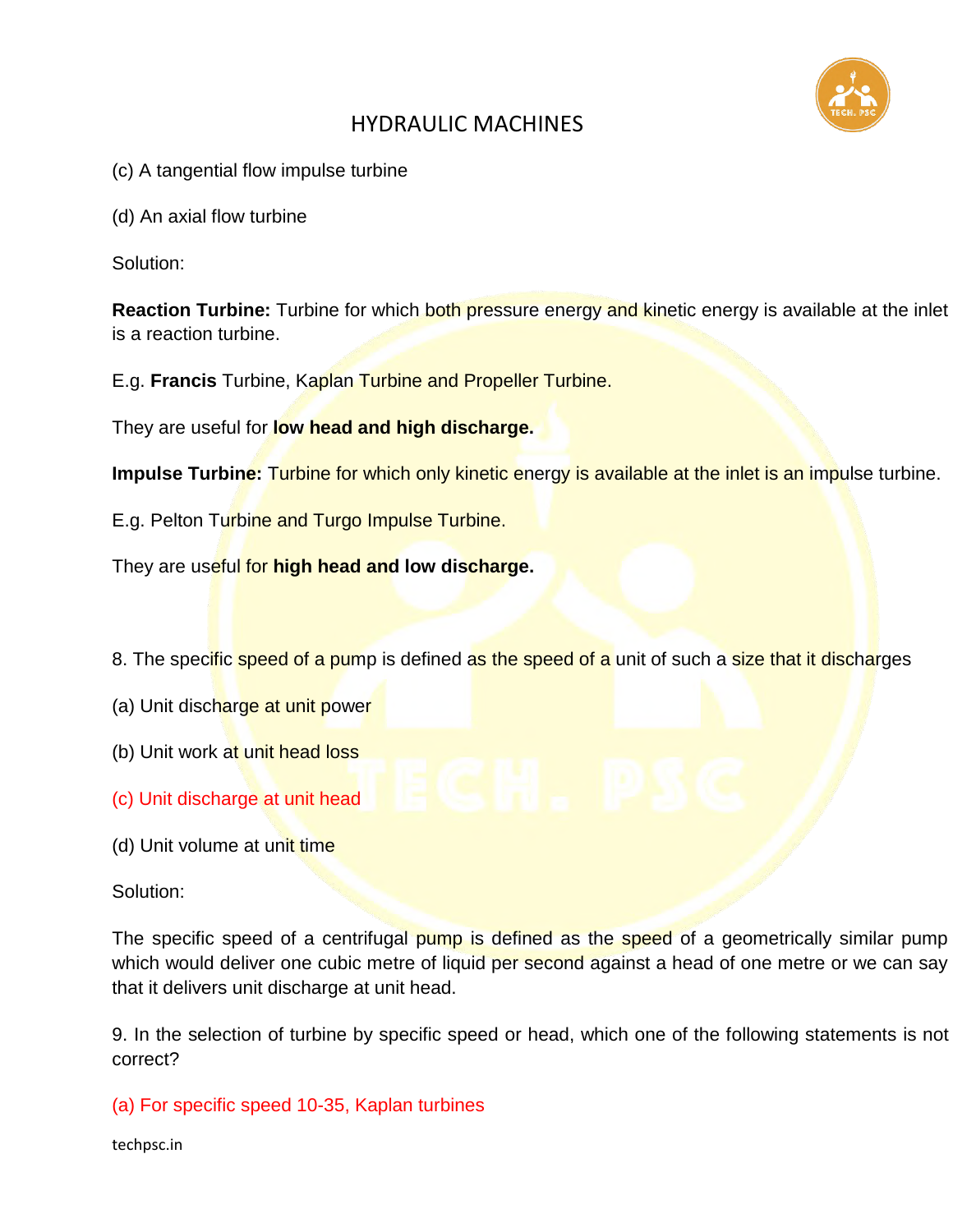

(b) For specific speed 60-300, Francis turbines

(c) For head 50-150 m, Francis turbines

(d) For head above 300 m, Pelton wheel

Solution:

Following are the range of specific speed of different turbines

The specific speed of Pelton wheel turbine (single jet) is in the range of 10-35

The specific speed of Pelton wheel turbine (multiple jets) is in the range of 35-60

The specific speed of Francis turbine is in the range of 60-300.

The specific speed of Kaplan/propeller turbine is greater than 300.

So the Kaplan turbine has the highest specific speed.

The classification of the turbine based on the basis of operating head

| <b>Type of</b> | <b>Operating head</b> |  |
|----------------|-----------------------|--|
| turbine        | (m)                   |  |
| Pelton         | 300 m and above       |  |
| Francis        | 60 m to 300 m         |  |
| Kaplan         | 20 m to 60 m          |  |
| Bulb           | 2 m to 20 m           |  |

The specific speed of a turbine is in the range of

| <b>Turbine</b> |           |  |
|----------------|-----------|--|
| Pelton wheel   | $10 - 60$ |  |
| Francis        | 60 - 300  |  |
| Kaplan         | > 300     |  |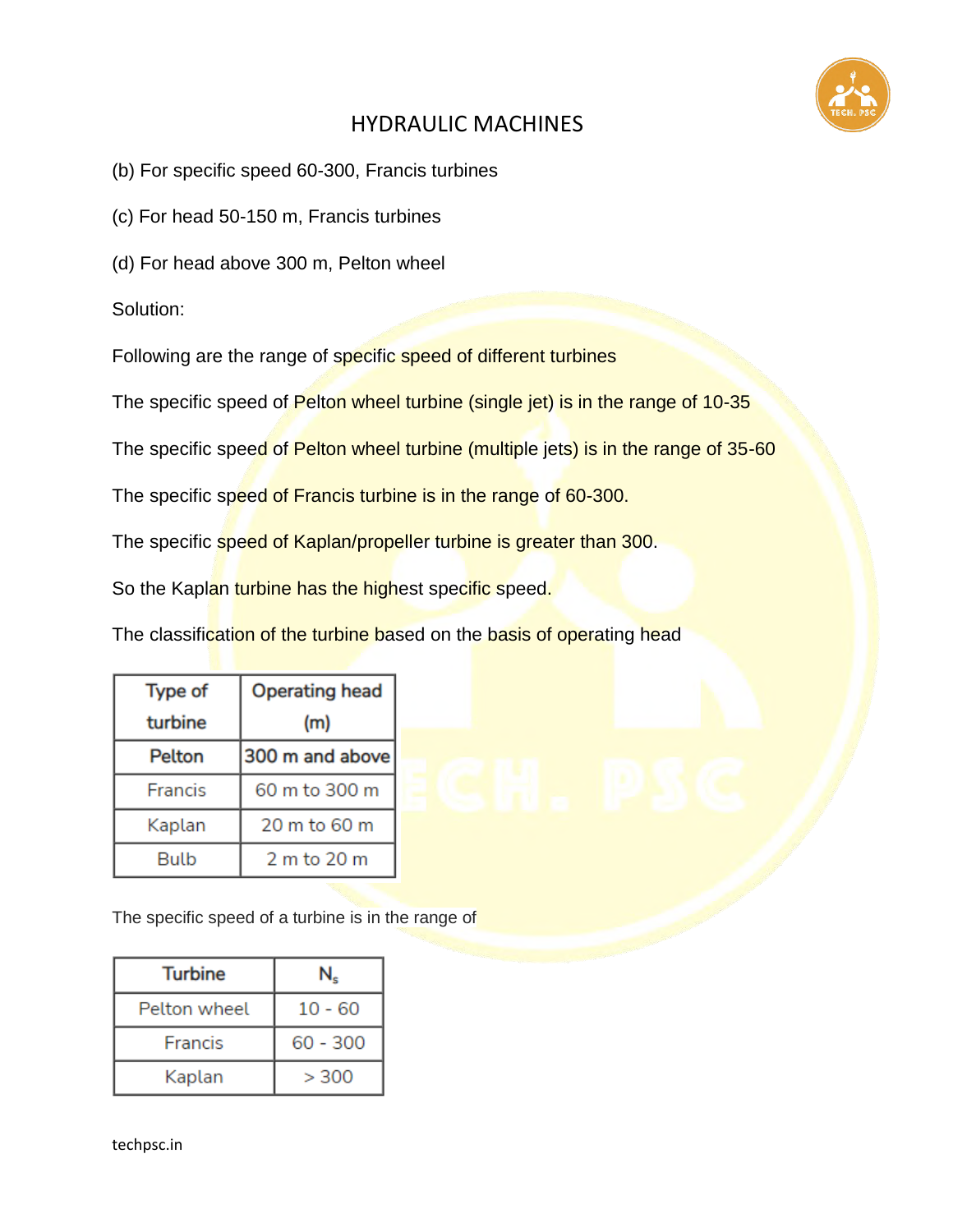

10. The maximum number of jets generally employed in an impulse turbine without jet interference is

(a) 2

-

- (b) 6
- (c) 4
- (d) 8

Solution:

Number of Jets: obtained by dividing the total rate of flow through the turbine by the rate of flow through single jet. The number of jets is not more than two for horizontal shaft turbines and is limited to six for vertical shaft turbines.

11. In a Kaplan turbine runner, the number of blades is generally

- (a) 2 to 4 (b) 8 to 16
- (c) 4 to 8
- (d) 16 to 24

Solution:

Kaplan turbine has adjustable runner blades. Kaplan Turbine has very small number of blades 4 to 8. France Turbine has very large number of blades 16 to 24

12. A Pelton wheel working under a constant head and discharge, has maximum efficiency when the speed ratio is -

(a) 0.26

(b) 0.46

(c) 0.36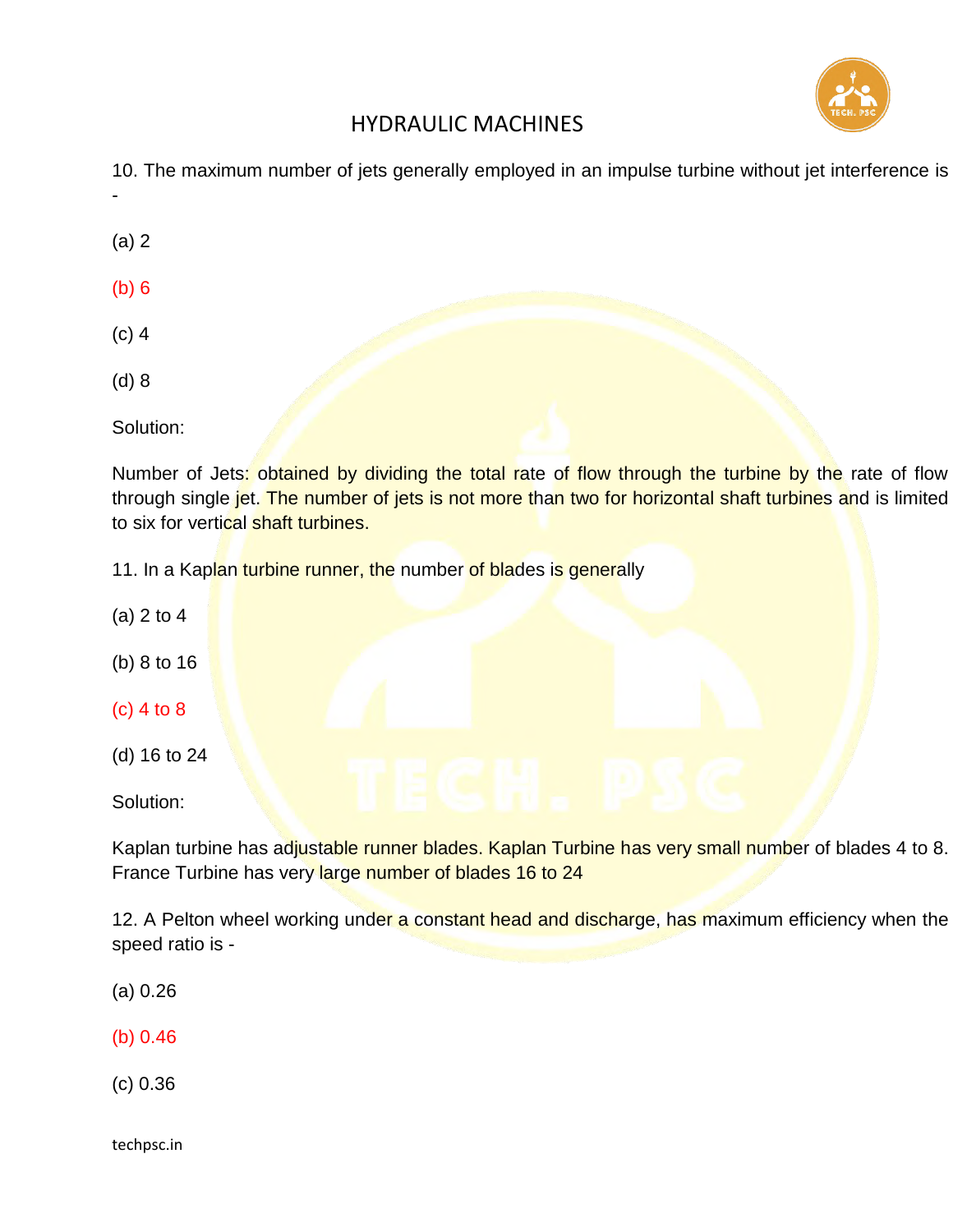

(d) 0.56

Solution:

In the case of a Pelton turbine, an additional requirement for its operation at the condition of maximum efficiency is that the ratio of the bucket to initial jet velocity has to be kept at its optimum value of about 0.46.

Pelton turbine --> 0.43 - 0.48.

Francis turbine --> 0.60 - 0.90.

Kaplan turbine  $-5$  1.5 - 2.

- 13. Which of the following statements is INCORRECT?
- (a) The reaction turbines are used for low head and high discharge
- (b) The angle of taper on draft tube is less than 8
- (c) A Francis turbine is an impulse turbine
- (d) None of these

Solution:

**Reaction Turbine:** Turbine for which both pressure energy and kinetic energy is available at the inlet is a reaction turbine.

E.g. **Francis** Turbine, Kaplan Turbine and Propeller Turbine.

They are useful for **low head and high discharge.**

**Impulse Turbine:** Turbine for which only kinetic energy is available at the inlet is an impulse turbine.

E.g. Pelton Turbine and Turgo Impulse Turbine.

They are useful for **high head and low discharge.**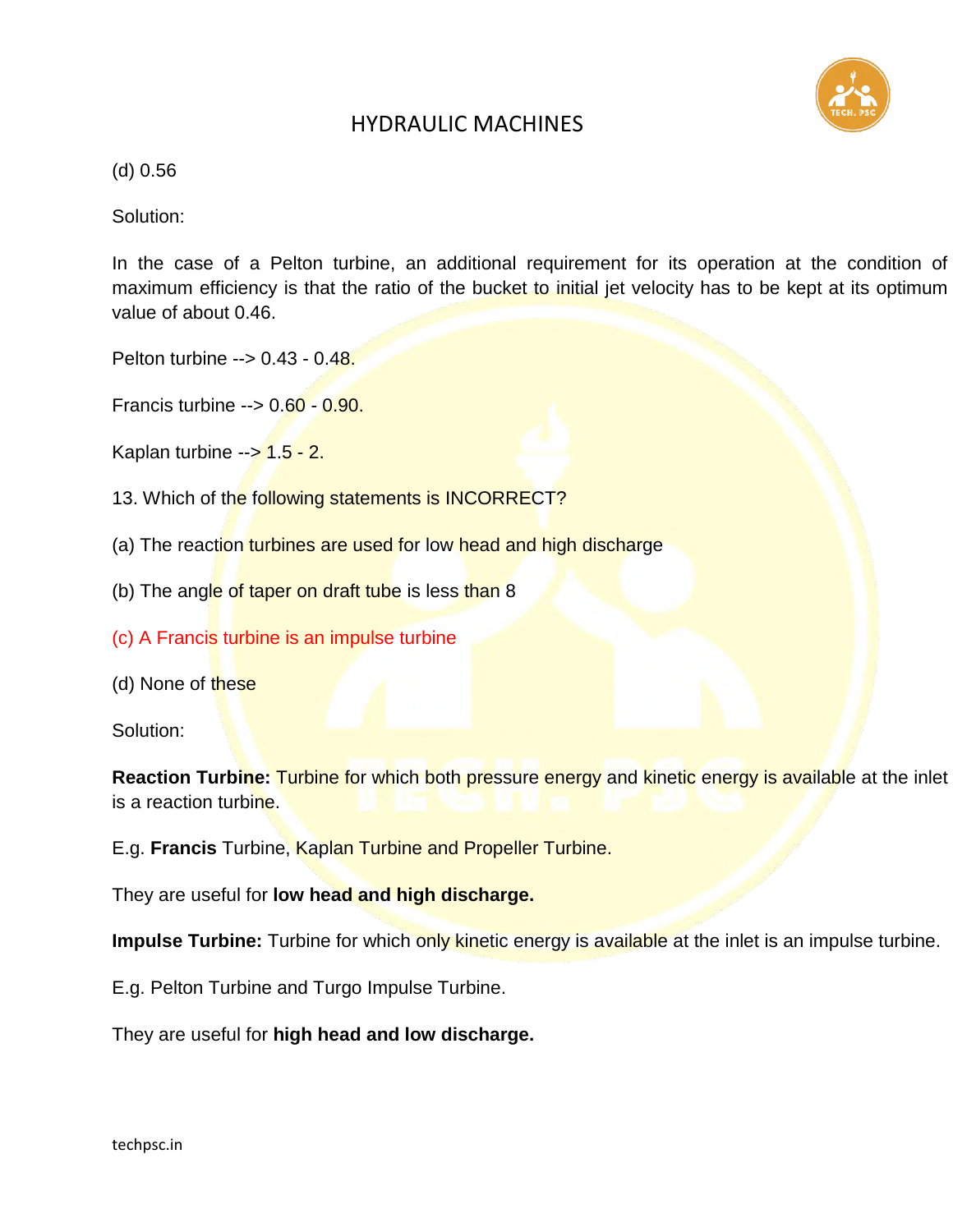

14. The specific speed of a turbine is speed of an imaginary turbine, identical with the given turbine, which

- (a) Delivers unit discharge under unit head
- (b) Delivers unit discharge under unit speed
- (c) Develops unit horse power under unit head
- (d) Develops unit horse power under unit speed

Solution:

Specific speed of the turbine is the speed at which unit power delivered at the unit head. ∴ The specific speed of a turbine is the speed of an imaginary turbine, identical with the given turbine, which develops unit horsepower under the unit head.

- 15. In a centrifugal pump casing, the flow of water leaving the impeller is -
- (a) Radial
- (b) Centrifugal
- (c) Rectilinear
- (d) Free vortex

#### Solution:

A centrifugal pump is a machine which converts the kinetic energy of the water into pressure energy before the water leaves its casing. The flow of water leaving the impeller is free vortex. The impeller of a centrifugal pump may have volute casing, vortex casing and volute casing with guide blades.

16. The runway speed of a turbine is ..........

- (a) The actual running speed at design load
- (b) The synchronous speed of the generator
- (c) The speed attained by the turbine under no load condition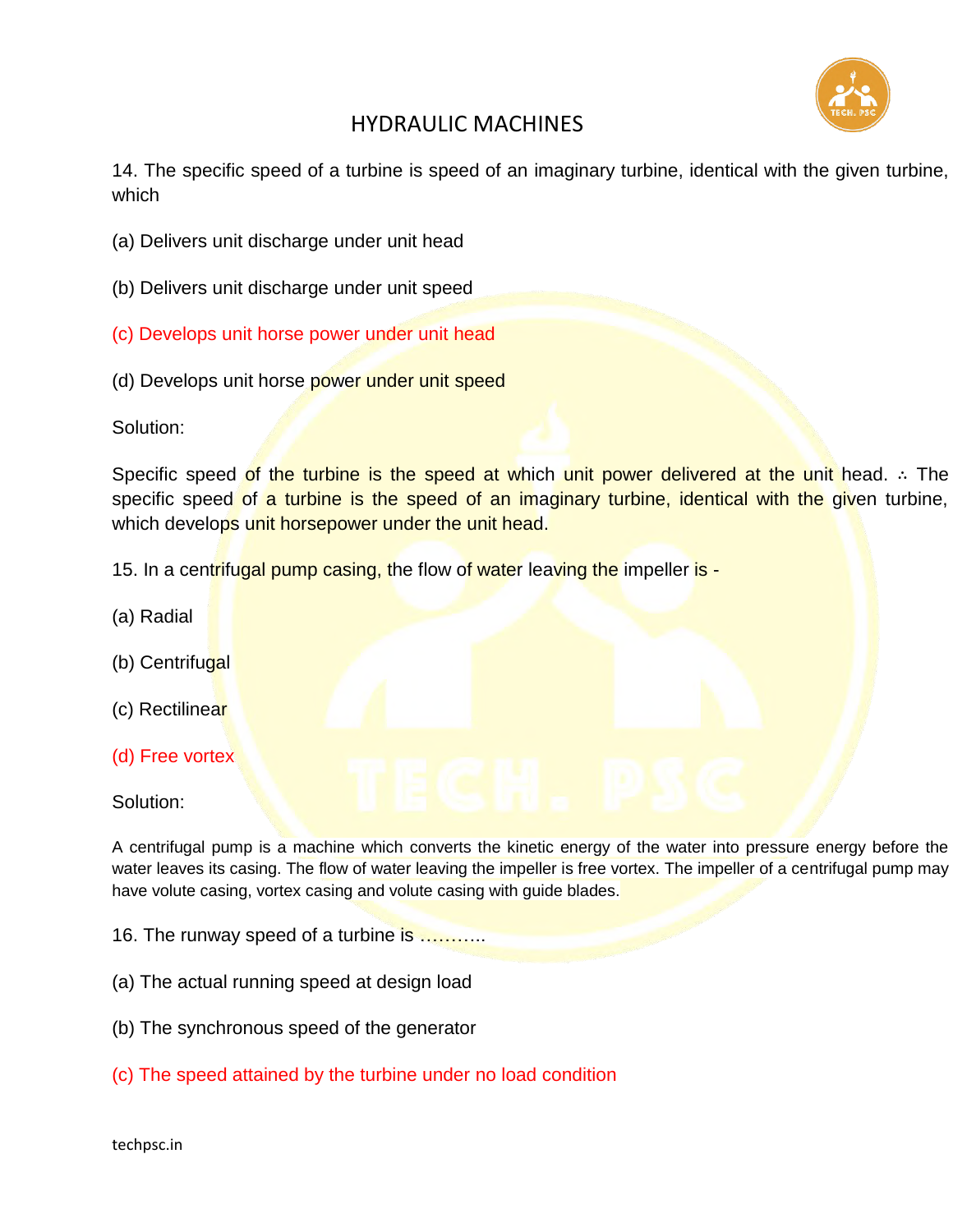

(d) The speed of the wheel when governor fails

Solution:

The runaway speed is the maximum speed that the turbine can theoretically attain. It is achieved during load rejection. The runaway speed of a water turbine is its speed at full flow and no shaft load. The turbine will be designed to survive the mechanical forces of this speed. The manufacturer will supply the runaway speed rating.

17. Identify the false statement from the following.

The specific speed of the pump increases with ............

- (a) Increase in shaft speed
- (b) Increase in discharge
- (c) Decrease in gravitational acceleration
- (d) Increase in head

Solution:

$$
N_{\rm s}=\frac{N\sqrt{Q}}{H_{\rm m}^{3/4}}
$$

Clearly from the **formula it can be stated that** N<sub>s</sub>  $\propto \frac{1}{1}$  $H_m^{3/4}$ 

Specific speed will decrease with H increses

18. Which of the following inferences is not drawn by studying performances curves of centrifugal pumps?

- (a) Discharge increases with speed
- (b) Power decrease with speed
- (c) Head increases with speed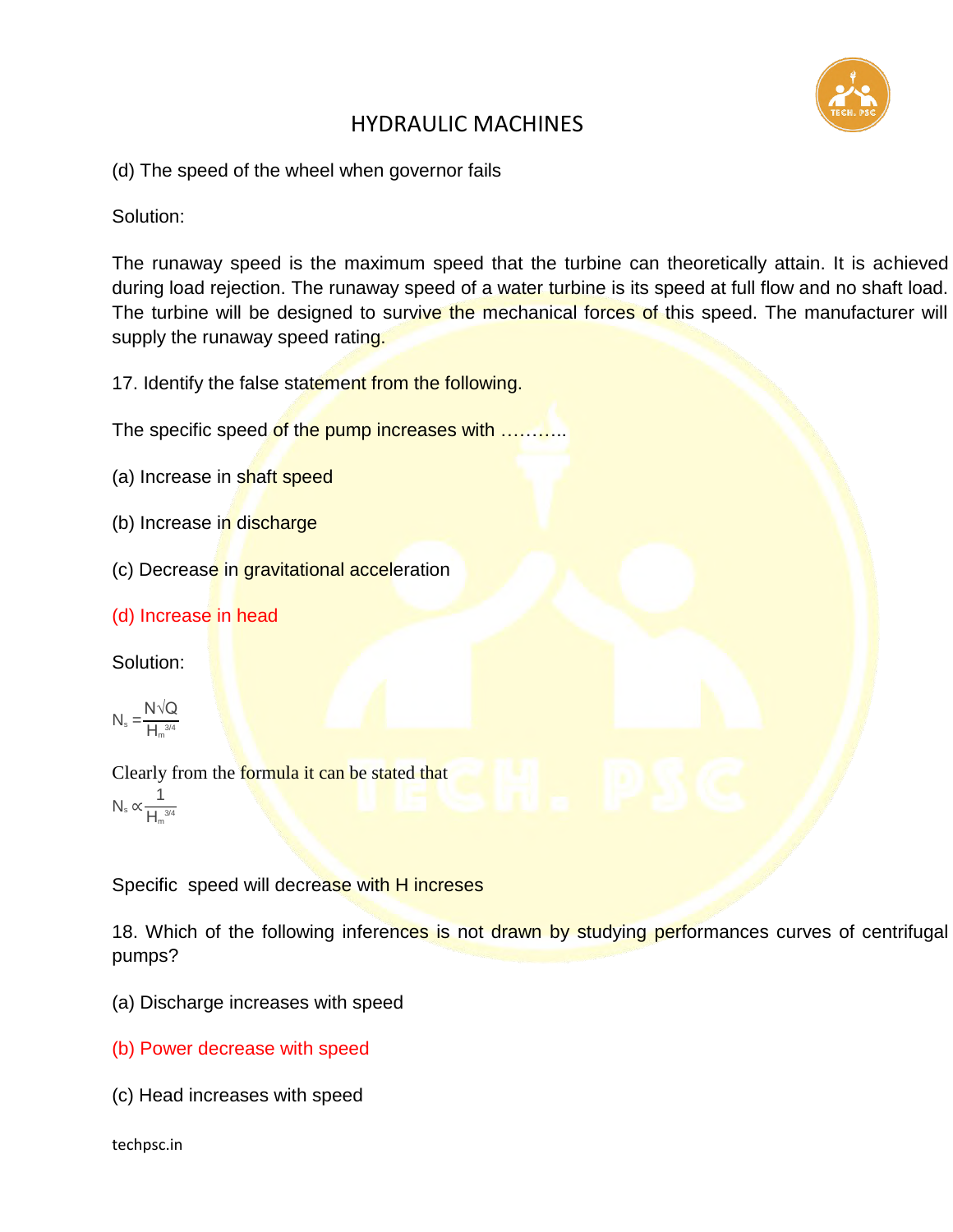

(d) Manometric head decreases with discharge

Solution:

 $Q \propto N$ ;  $P \propto N^3$ ;  $H \propto N^2$ 

Power increases with cube of speed

- 19. The centrifugal pump should be installed above the water level in the sump such that
- (a) Its height is not more than 1.03 m at room temperature of liquid
- (b) Its height is not allowed to exceed  $6.7$  m
- (c) The negative pressure does not reach as low as the vapour pressure
- (d) None of these

Solution:

The centrifugal pump converts the mechanical energy into fluid energy. Also, it increases manometric head by converting the pressure head into manometric head. Hence, during its operation there is a chance that the pressure at the eye of the impeller may reaches to zero or negative pressure which may lead to the cavitation effect (if it reaches below vapour pressure). Hence to reduce this effect, it must be placed at certain height from the sump level called as suction height.

This minimum manometric head is required to make possible the suction which is represented by NPSH (net positive suction head). Hence, the centrifugal pump height is such that the negative pressure does not reaches below vapour pressure.

20. The 'surcharge storage' in a dam reservoir is the volume of water stored between ..........

- (a) Minimum and maximum reservoir levels
- (b) Minimum and normal reservoir levels
- (c) Normal and maximum reservoir levels
- (d) None of these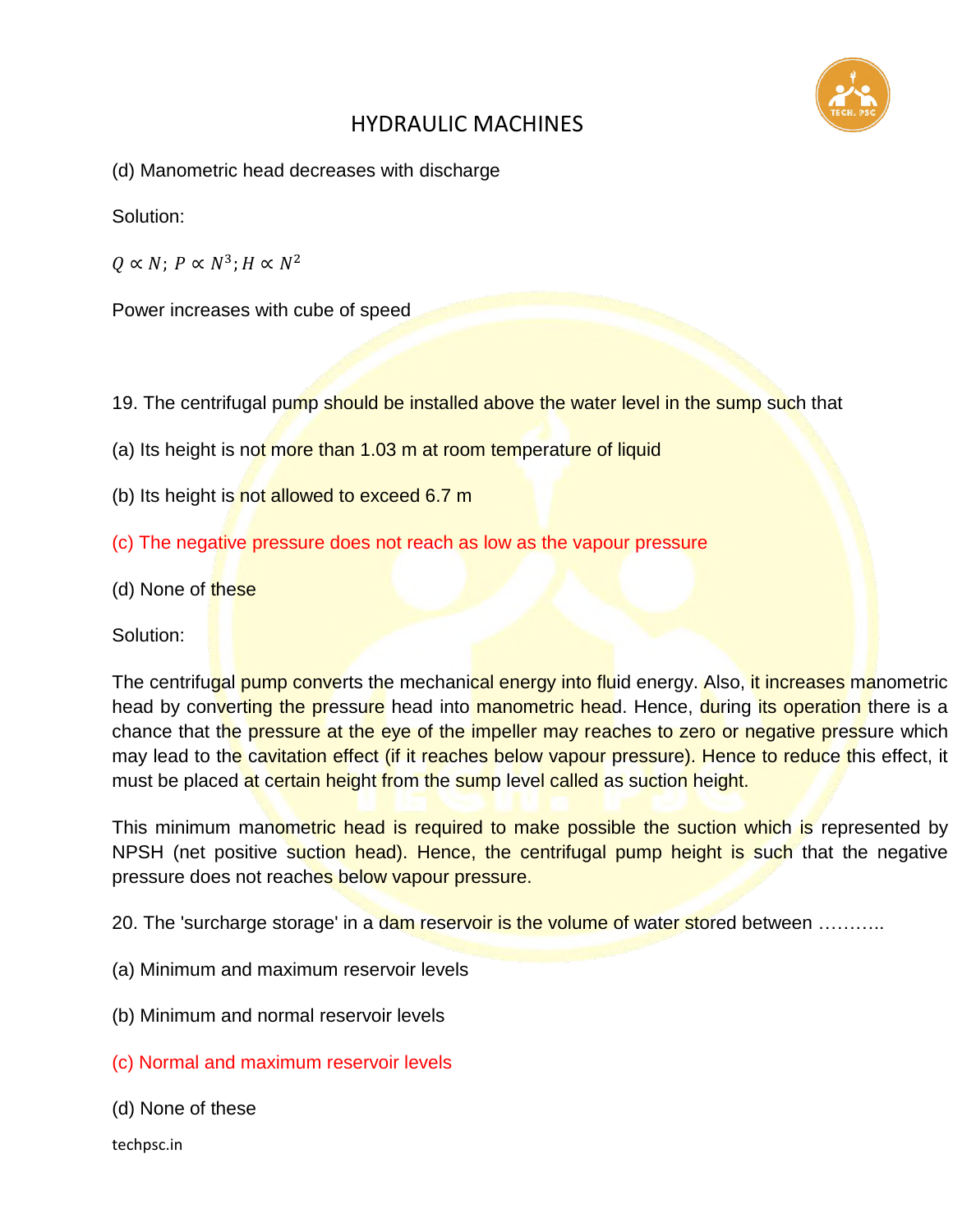

#### Solution:

Surcharge Storage: The volume of water stored between the maximum pool level and normal pool level is called surcharge storage.

Bank Storage: When the reservoir is filled, a certain amount of water seeps into the permeable reservoir bank. This water comes out when the reservoir gets depleted. This volume of water is known as bank storage.

Useful storage: The volume of water stored in the reservoir between normal and minimum pool level is called useful storage.

Valley Storage: **Before the construction of the dam, a variable amount of water is** stored in the stream channel is called valley storage.

- 21. Which one of the following is correct for impulse turbine?
- (a) Always operates in submerged condition
- (b) Converts pressure head into velocity with the help of vanes.
- (c) Operates by initial complete conversion of kinetic energy.
- (d) Operates by initial complete conversion to potential energy.

Solution:

Impulse Turbine: If at the inlet of the turbine, the energy available is only kinetic energy, the turbine is known as impulse turbine. e.g. a Pelton wheel turbine.

In the impulse turbine, the pressure head of the incoming steam is converted into a large velocity head at the exit of the supply nozzle. That is the entire available energy of the steam is converted into kinetic energy.

22. Which of the following turbine is suitable to generate the power of 10000 hp, working at the speed of 500 rpm under a head of 81 m?

(a) Propeller

(b) Francis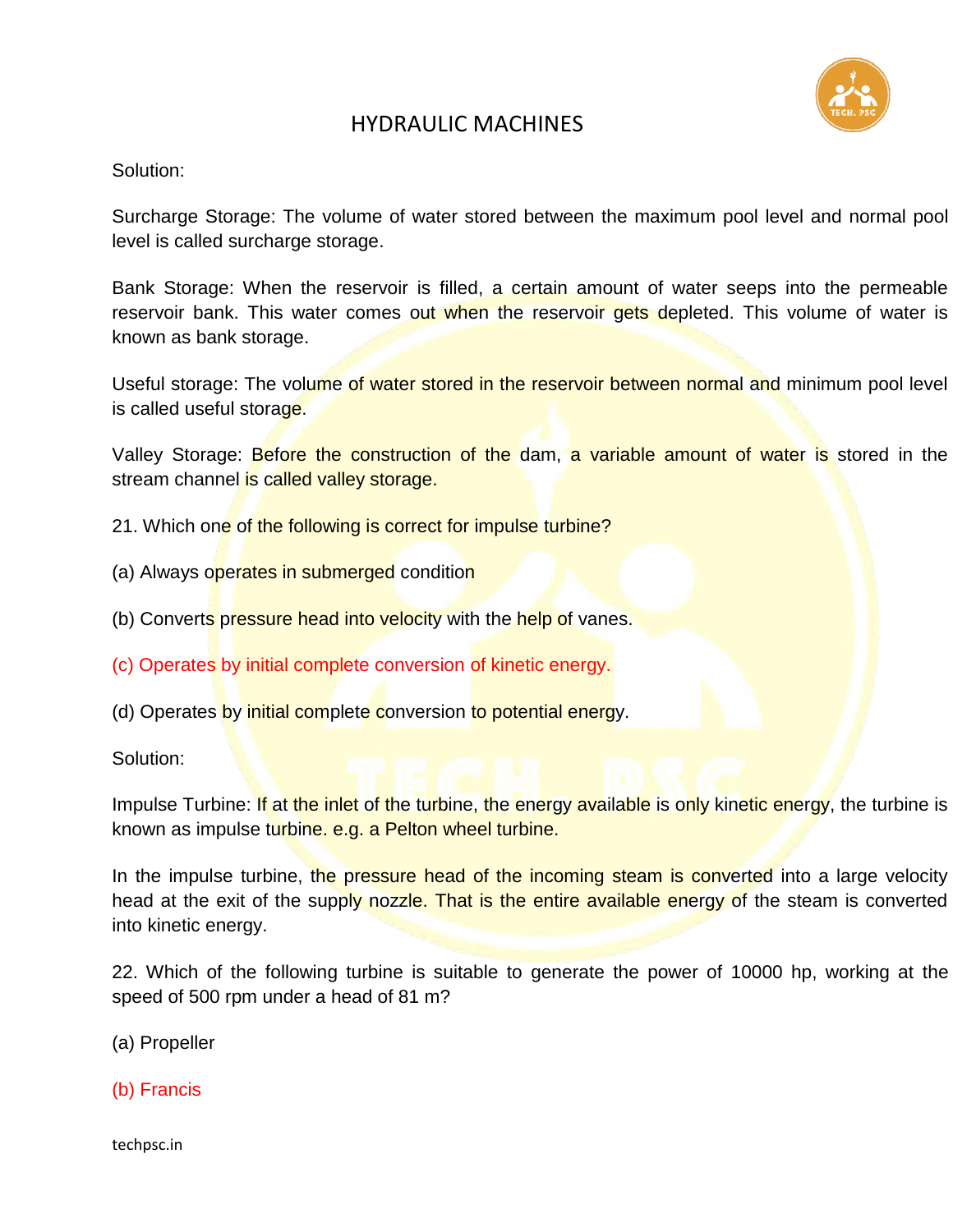

(d) Pelton

(c) Kaplan

Solution:

Power developed in kW

 $= 10,000 \times 0.756 = 7560$  kW

|  | $Nx\sqrt{P}$ 500x $\sqrt{7460}$          | $= 179$ in SI Units |
|--|------------------------------------------|---------------------|
|  | $N_s = \frac{1}{145/4} = \frac{1}{15/4}$ |                     |

| Turbine              | Specific speed   |  |  |
|----------------------|------------------|--|--|
|                      | (SI units)       |  |  |
| Pelton               | 8-30             |  |  |
| Francis              | 40-420<br>$\sim$ |  |  |
| Kaplan and Propeller | 380-950          |  |  |

23. The head developed by the centrifugal pump is 40 m while operating at the speed of 750 rpm. If the rated capacity is given as 50 cumec. What is the specific speed of centrifugal pump?

- (a) 150
- (b) 300
- (c) 333
- (d) 500

Solution:

$$
N_s = \frac{Nx\sqrt{Q}}{H^{3/4}}
$$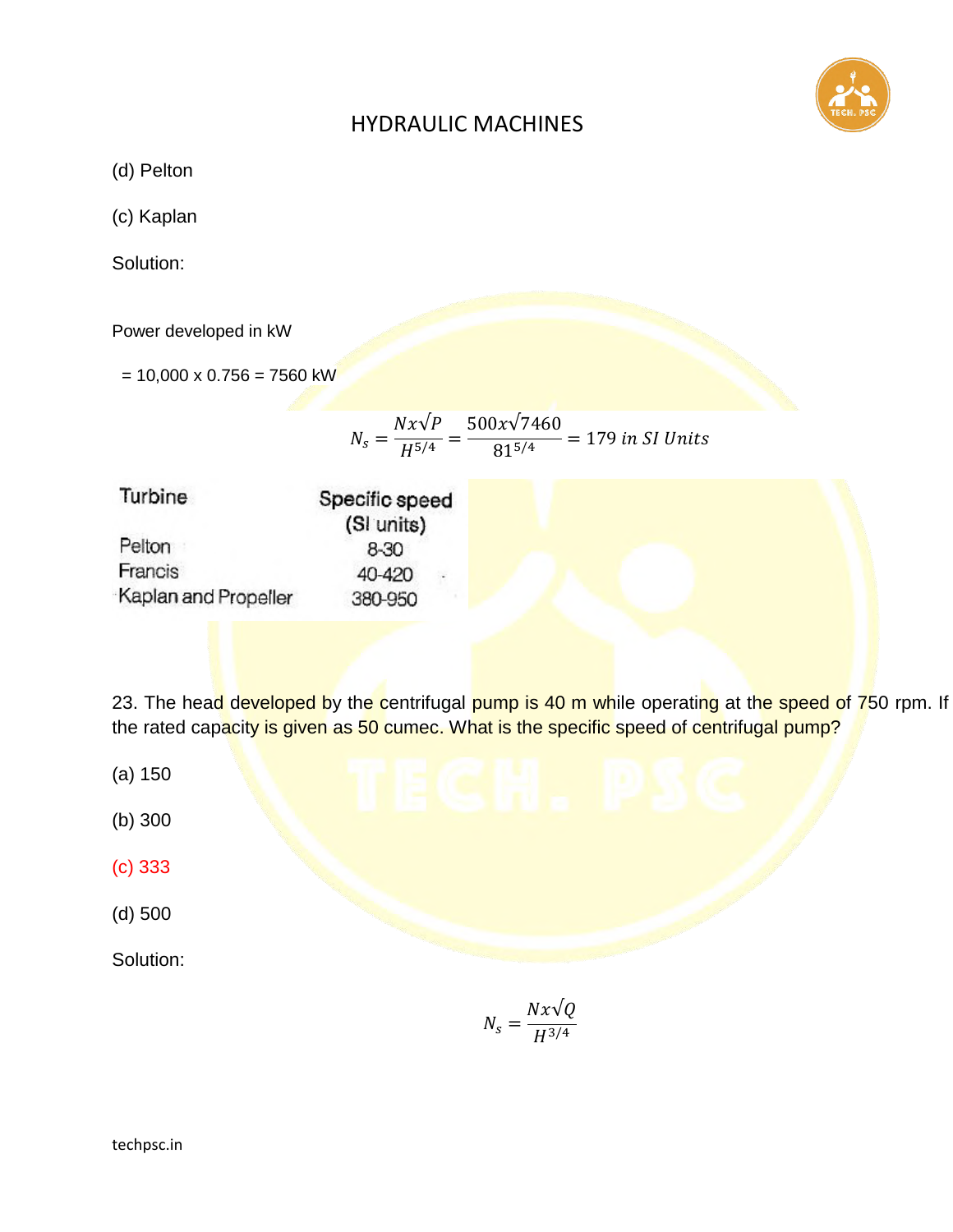

- $N = No$ . of revolutions in rpm,
- Q = Discharge, and
- $H =$  Head developed by cent. Pump

Given:

 $N = 750$  rpm, Q = 50 m3/s, and H = 40

$$
N_s = \frac{750x\sqrt{50}}{40^{3/4}} = 333
$$

24. The power of the pump is given as 30 HP. What is the equivalent power expressed in watts?

(a) 20000 (b) 22380 (c) 25742 (d) 30500 Solution:

I hp=746 watts

30 hp = 30x746 = 22380 watts

25. A turbine generates the power of 150000 kW while working at the speed of 300 rpm at the head of 100 m. What is the specific speed of the turbine?

(a) 300

(b) 340

(c) 367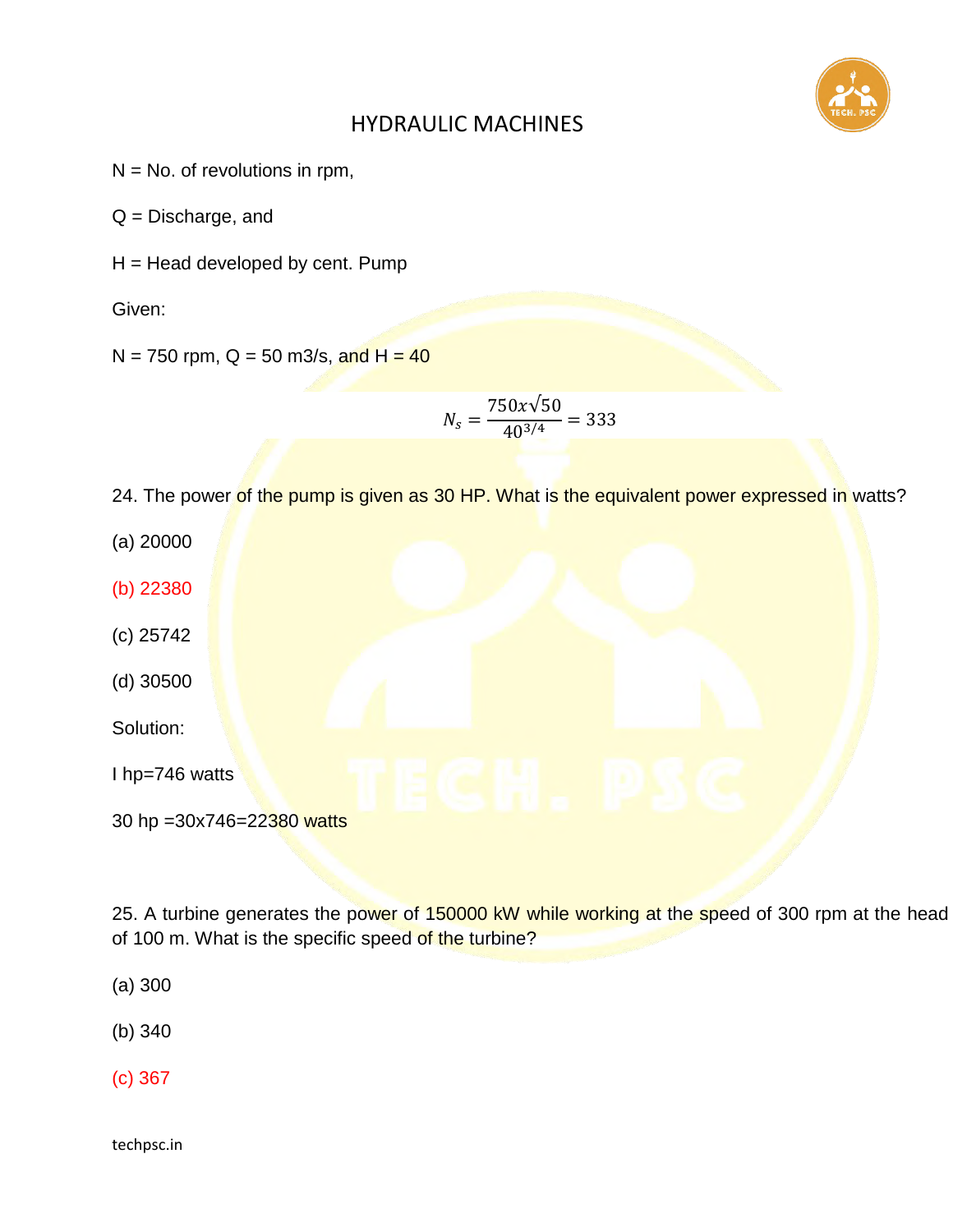

(d) 452

Solution:

It is defined as the speed of a similar turbine working under a head of 1 m to produce a power output of 1 kW. The specific speed is useful to compare the performance of various type of turbines. The specific speed differs for different type of turbines and is same for the model and actual turbine.

$$
N_s = \frac{Nx\sqrt{P}}{H^{5/4}}
$$

Where  $N =$  speed of turbine,  $P = power generated$ ,  $H =$  head generated

$$
N_s = \frac{300x\sqrt{150000}}{100^{5/4}} = 367.42 = 367
$$

- 26. Which of the following is CORRECT to maximize the efficiency of all reaction turbine?
- (a) Angle of absolute velocity vector at outletis 90°.
- (b) Blade angle is 90° at inlet
- (c) Blade angle is 90° at outlet.
- (d) Guide vane angle is 90

Solution: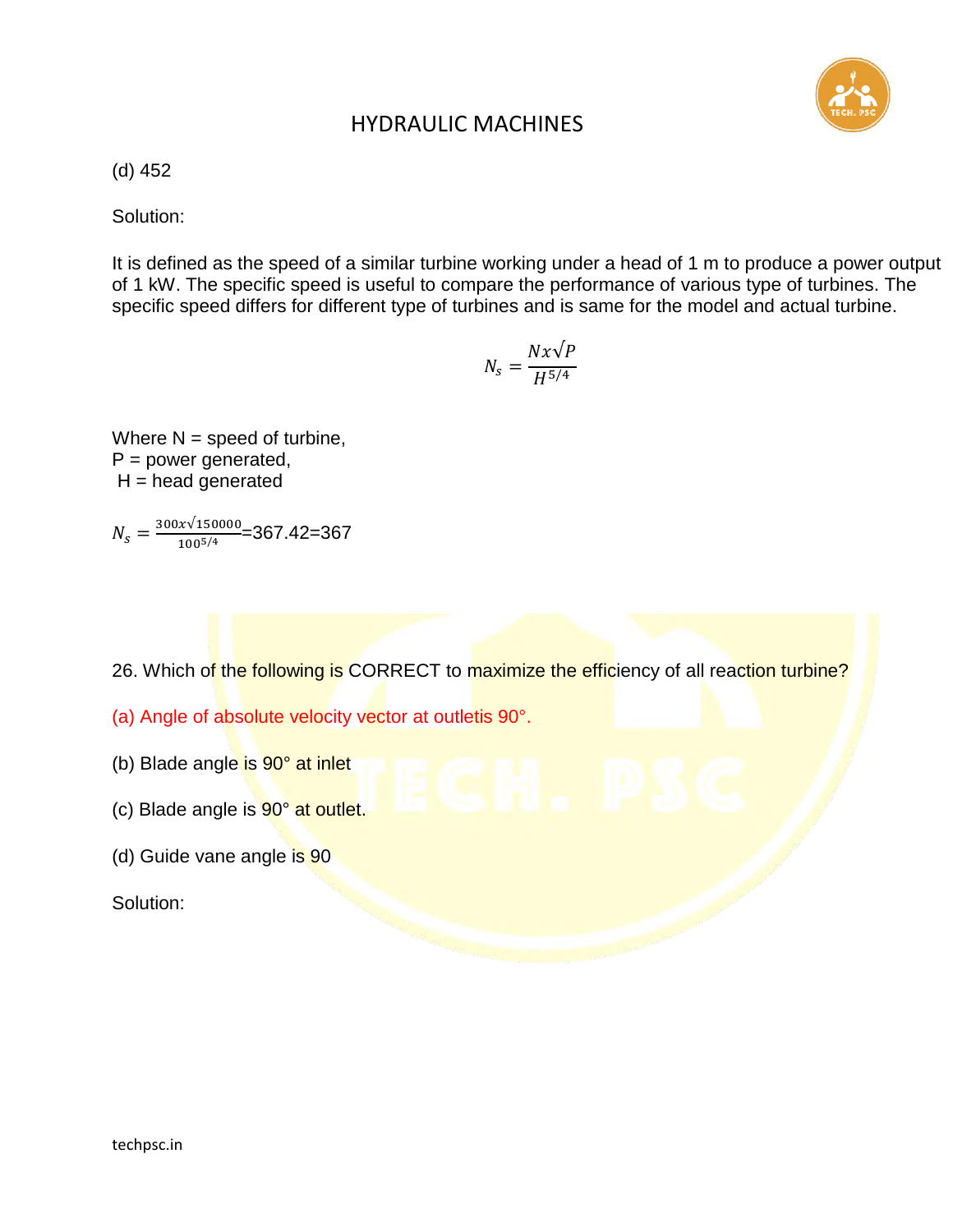



Velocity diagram for maximum efficiency

In case of Maximum efficiency

 $\alpha_2 \neq 90^{\circ}$  where  $\alpha_2$  is the angle of absolute velocity vector at the outlet

27. Which of the following statement is correct?

(a) Pumps connected in parallel are used to boost the head, whereas pump operating in series boosts the discharge.

(b) Pumps operating in series, boosts the heads, whereas pump operating in parallel boosts the discharge.

(c) Pump either in parallel or series always boost only discharge.

(d) Pump either in parallel or series always boast only head.

Solution:

According to Gorman-Rupp,

When two pumps are connected in series at the same flow rate the series pump yield high heads as compared to the individual heads produce by each pump. • While in parallel, two pumps can simultaneously discharge a greater amount of water than the individual one.

Hence boost the discharge, if two pumps are connected in parallel.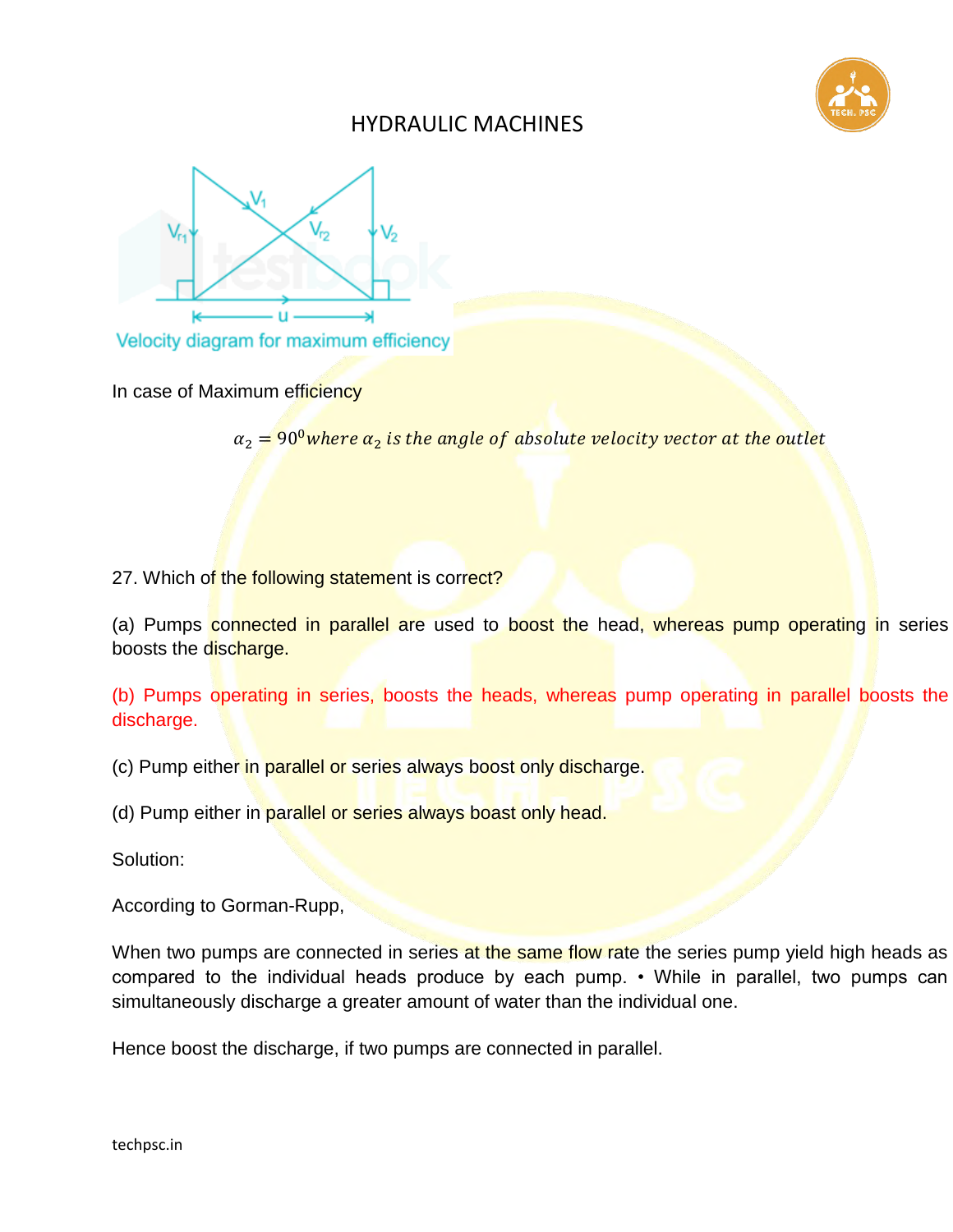

- 28. Draft tube at the exit of a reaction turbine used for hydroelectric project is \_
- (a) Above or below the water surface, depends on unit speed of the turbine.
- (b) Always above the water surface.
- (c) Always immersed in water
- (d) May either be below or above the water

Solution:

It is a conduit which connects the runner exit to the tailrace where the water is being finally discharged from the turbine. Hence, Draft tube at the exit of a reaction turbine used for the hydroelectric project is always immersed in water.

- 29. In the hydel system, a forebay is used at the junction of
- (a) Penstock and turbine.
- (b) Power channel and penstock
- (c) Power channel and tail race channel
- (d) Tailrace channel and penstock.

Solution:

In the hydel system, a forebay is used at the junction of the headrace channel and penstock.

As the name suggests forebay is an enlarged body of water in front of the intake. The reservoir acts as a forebay when the penstock takes water directly from it. When the canal leads water to the turbines the section of the canal in front of turbines is enlarged to create forebay. The forebay temporarily stores water for supplying the same to the turbines.

30. What is the specific speed of centrifugal pump, which has a rated capacity of 44 cumec and a head of 36 m when operated at the speed of 725 rpm?

(a) 45

(b) 225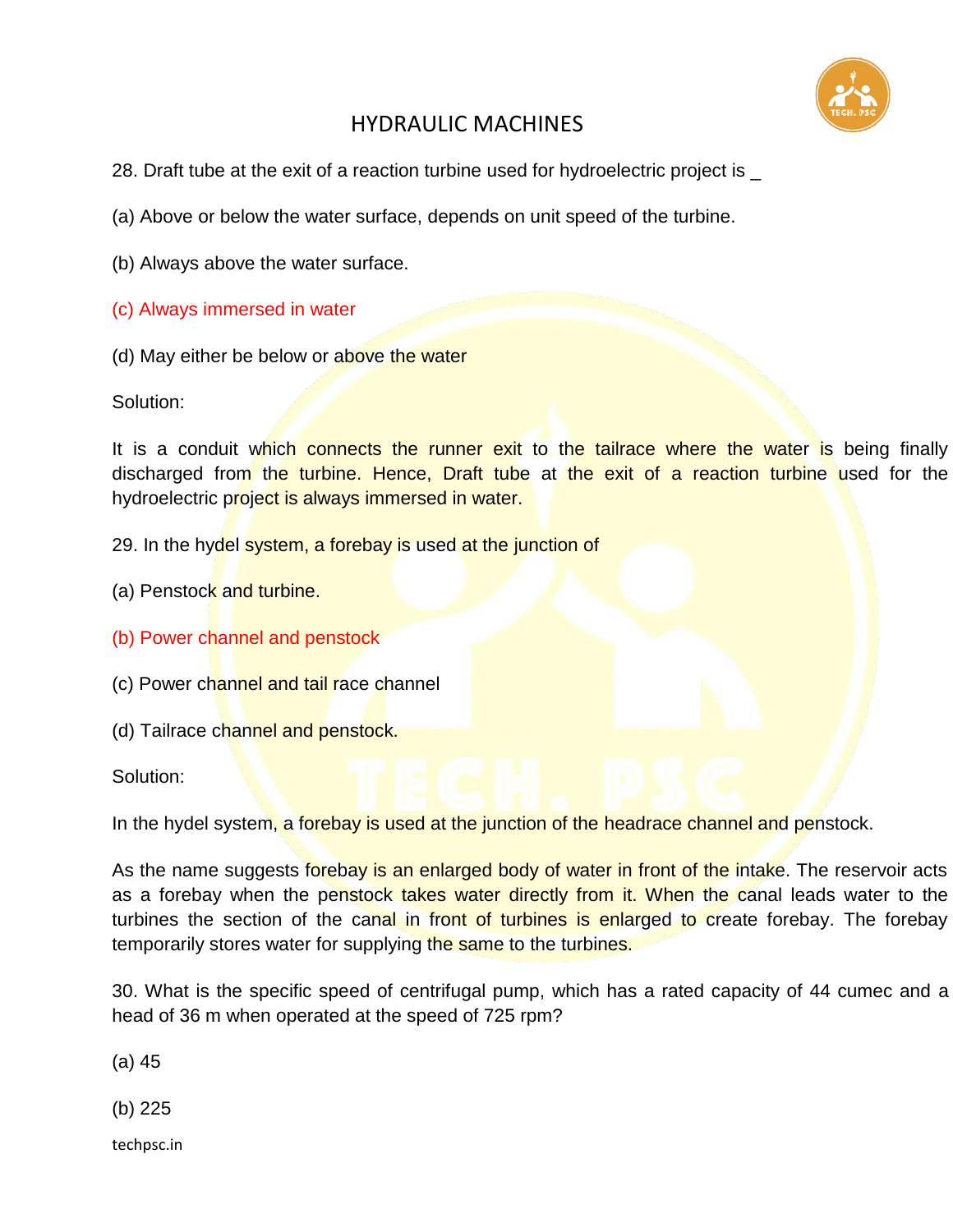

(c) 327

(d) 350

Solution:

Specific Speed of centrifugal pump  $\frac{N_S - (N_XQ^{0.5})}{N_S N_S}$  $\boldsymbol{H}$ 

**Given** 

Q= 44 cumecs

H=36 m

N=725rpm

$$
Ns = \frac{(NxQ^{0.5})}{H^{0.75}} = \frac{(725x44^{0.5})}{36^{0.75}} = 327.2 = 327
$$

31. If the two exactly same pumps are running at the same speed and lift the water at the head of 20 m and 30 mi respectively. What is the diameter of impeller of second pump if the diameter (mm) of impeller of first pump is 500 mm?

- (a) 430.2
- (b) 500.5
- (c) 612.5
- (d) 714.3

Solution:

For Pump No. 1

Head  $(H<sub>M1</sub>) = 20$  m and Diameter  $(D<sub>1</sub>) = 500$  mm

For Pump No. 2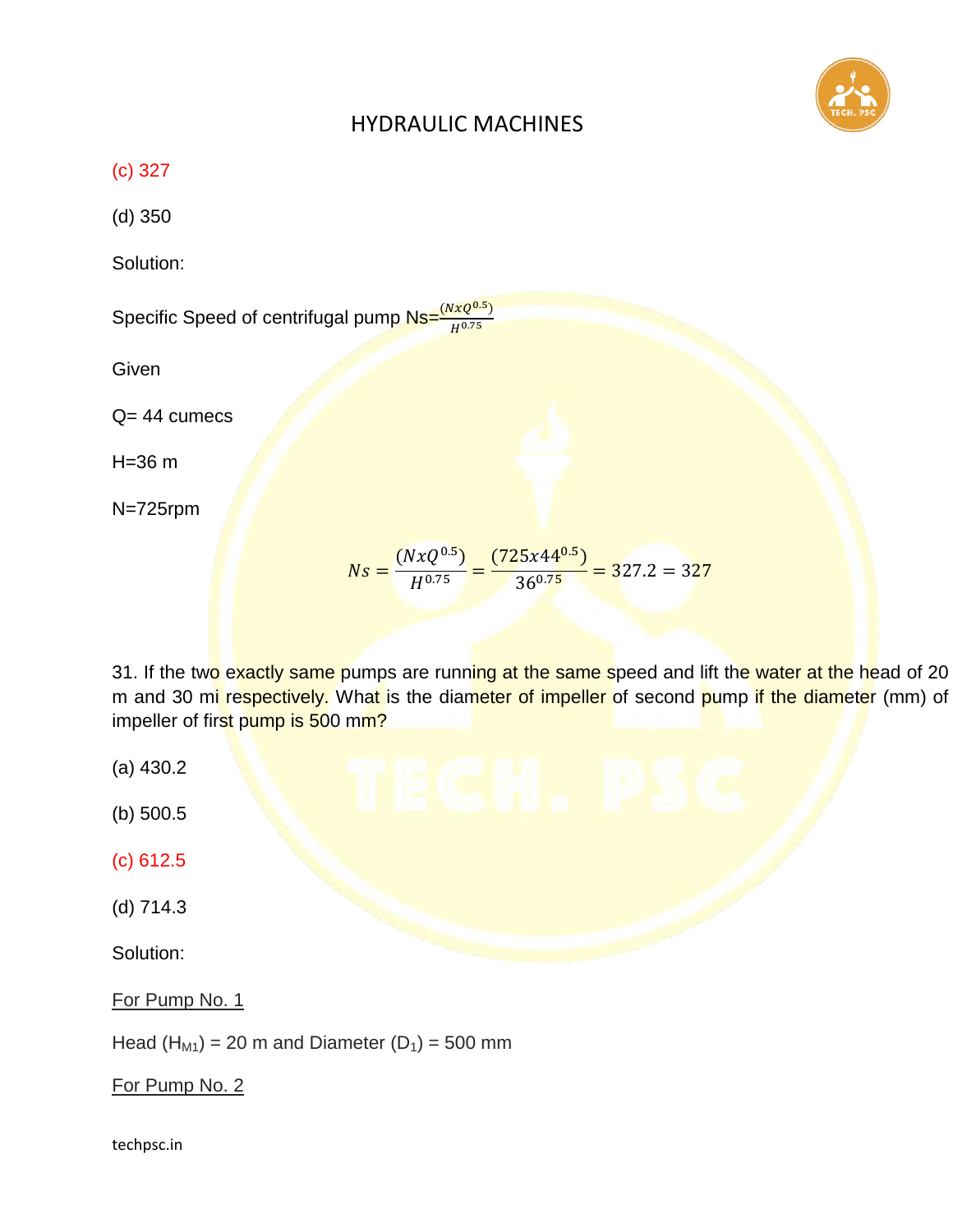

Head  $(H_{M2})$  = 30 m and Diameter  $(D_2)$  = ?

For same pumps:  $H_m/N^2D^2 =$  Constant

 $\Rightarrow$  H<sub>m1</sub> / N<sub>1</sub><sup>2</sup> D<sub>1</sub><sup>2</sup> = H<sub>m2</sub> / N<sub>2</sub><sup>2</sup> D<sub>2</sub><sup>2</sup>

Given that N is constant for both pumps

- $\Rightarrow$  H<sub>m1</sub> / D<sub>1</sub><sup>2</sup> = H<sub>m2</sub> / D<sub>2</sub><sup>2</sup>
- $\Rightarrow$  20/500<sup>2</sup> = 30/ D<sub>2</sub><sup>2</sup>

 $\Rightarrow$  D<sub>2</sub> = 612.38 mm

32. What will be the capacity factor of hydro- power if a plant with a capacity of 10000 kW is to produce 400000 kWh when operating for 100 hours?



Capacity Factor = (400000/100)/10000

**Capacity Factor** = 0.4 or 40%

33. In a turbine, the ratio of power available at the shaft of the turbine to the power supplied by the water at inlet of the turbine is called

- (a) Mechanical efficiency
- (b) Volumetric efficiency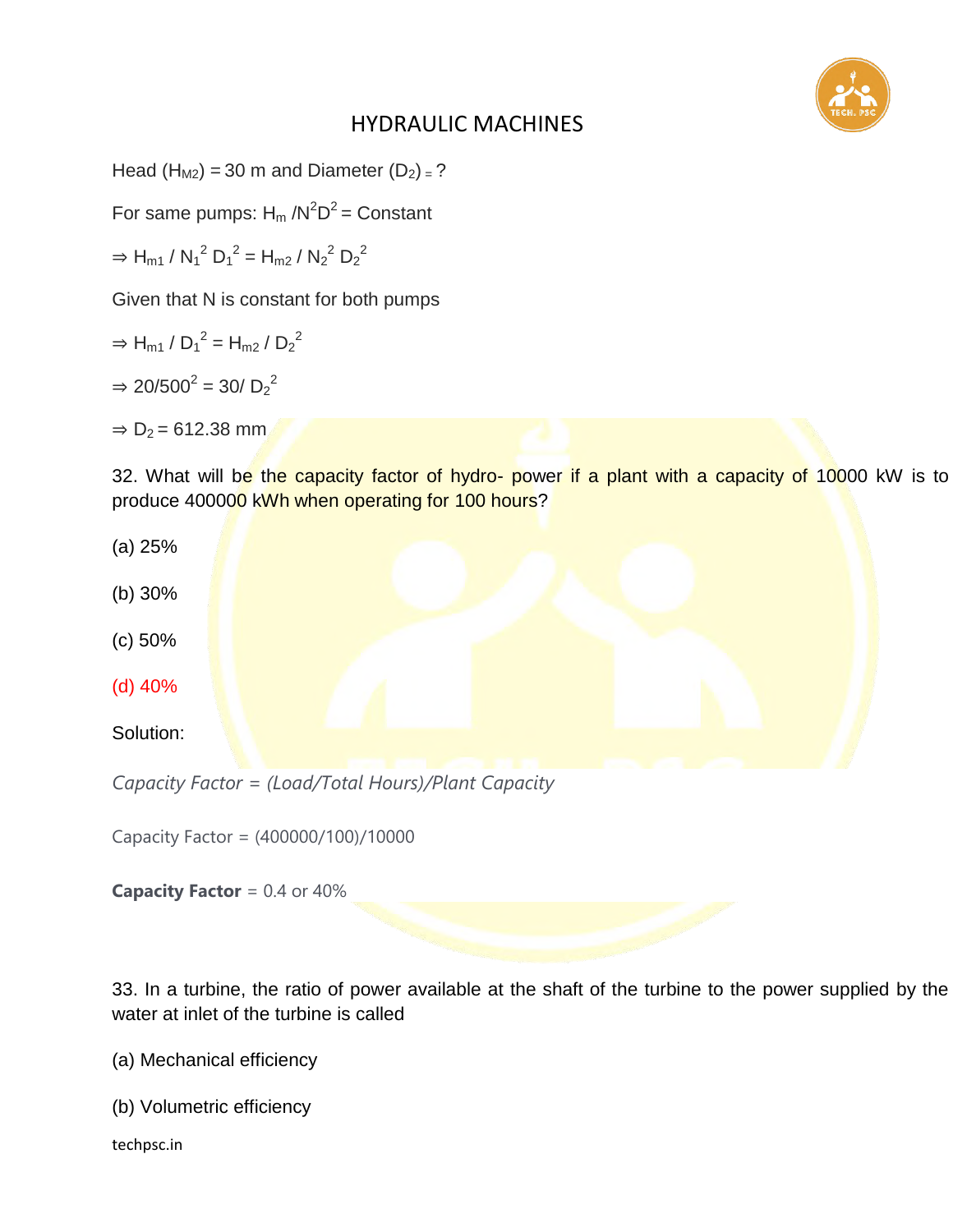

#### (c) Overall efficiency

(d) Hydraulic efficiency

Solution:

Overall efficiency (ηo) is defined as the ratio of the power available at the shaft of the turbine to the power supplied by the water at the inlet of the turbine.

34. Which of the following is a positive displacement pump?

- (a) Reciprocating pump
- (b) Centrifugal pump
- (c) Propeller pump
- (d) Jet pump
- Solution:

Positive displacement pumps are those pumps in which the liquid is sucked and then it is pushed or displaced to the thrust exerted on it by a moving member, which results in lifting the liquid to the required height.

Reciprocating pump, Vane pump, Lobe pump are the examples of positive displacement pump whereas the centrifugal pump is the non-positive displacement pump.

35. The flow ratio of a Francis turbine, if it is working under a head of 62 m and velocity at inlet 7 m/s  $(g = 10 \text{ m/s}^2)$  is:

- (a) 0.4
- (b) 0.3
- (c) 0.2
- (d) 0.1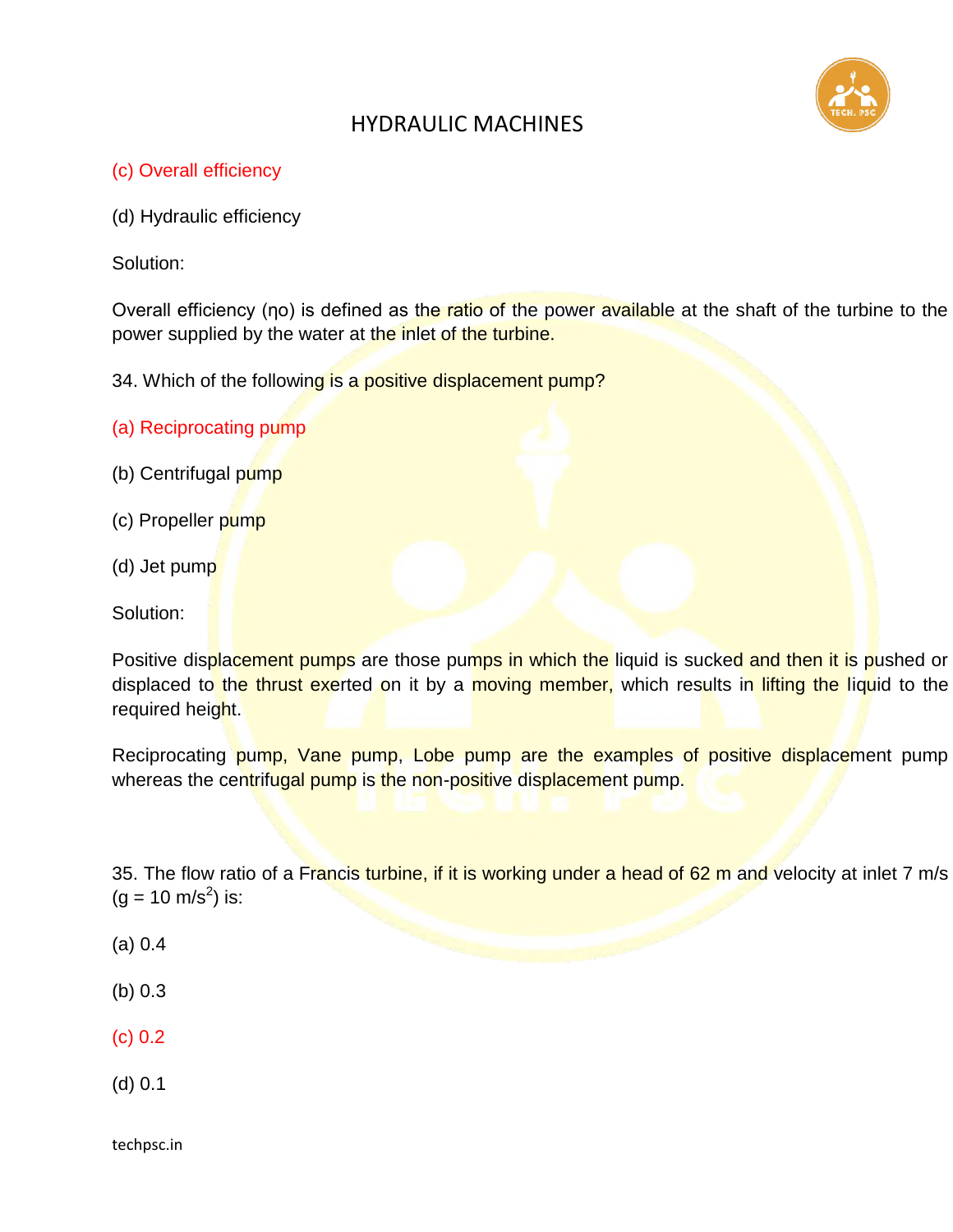

#### Solution:

Flow ratio of Francis turbine is defined as the ratio of the velocity of flow at inlet to the theoretical jet velocity

f V  $\sqrt{2}$ 

In the caseof Francis turbine flow raio varies from0.15 to0.3

Speed ratio varies from 0.6 to 0.9

Flow ratio 
$$
=\frac{7}{\sqrt{2x10x62}} = 0.2
$$

36. The overall efficiency of a centrifugal pump when head is 25 m, discharge = 0.04 m3/s and output p = 16 kW (<mark>take g = 10 m/sec<sup>2</sup> and</mark> p = 100<mark>0 kg/</mark>m<sup>3</sup>) i<mark>s:</mark>

- (a) 65%
- (b) 52.5%
- (c) 62.5%
- (d) 55%

Solution:

Overall efficiency of a centrifugal pump

$$
\eta = \frac{water\ power}{shaff\ power} = \frac{\omega QH}{P}
$$

$$
P = \frac{\omega Q H}{\eta}
$$

$$
I = \frac{\rho g Q H}{P} = \frac{1000x9.81x0.04x25}{16000} = 0.625 = 62.5\%
$$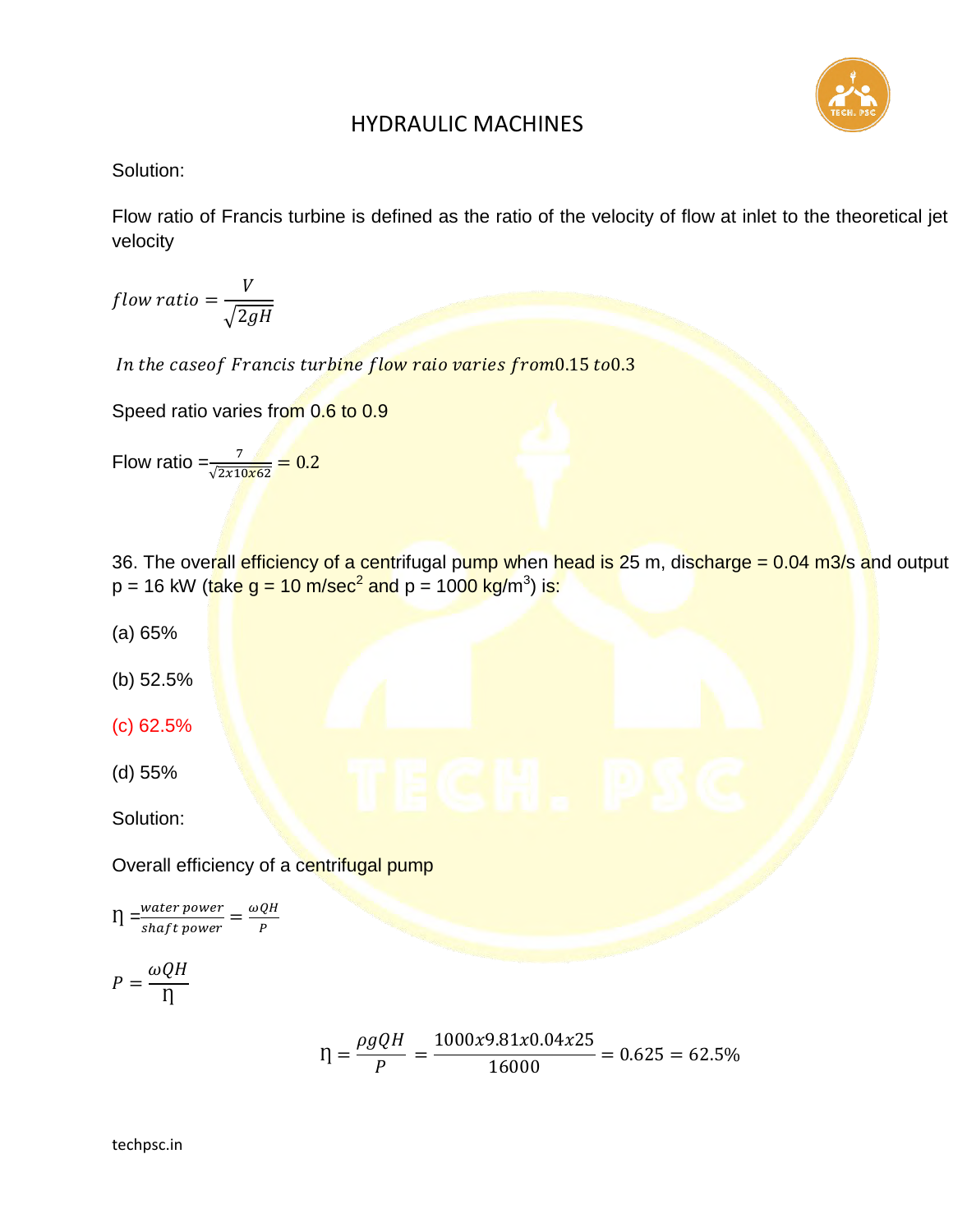

37. If three centrifugal pumps identical in all respects and each capable of delivering a discharge Q against a head H are connected in parallel, the resulting discharge is:

(a) 3Q against a head 3H

- (b) Q against a head 3H
- (c) 3Q against a head H
- (d) 3Q against a head  $\sqrt{3}$  H

Solution:

Pumps arranged in parallel increase the flow, but the head remains that of one pump working

With pumps in parallel, the flow rates are additive with a common head.



38. A Pelton wheel is to be designed for a pitch diameter of 1 m and jet diameter of 0.1m. The number of buckets on the runner computed by Taygun's formula is:

(a) 25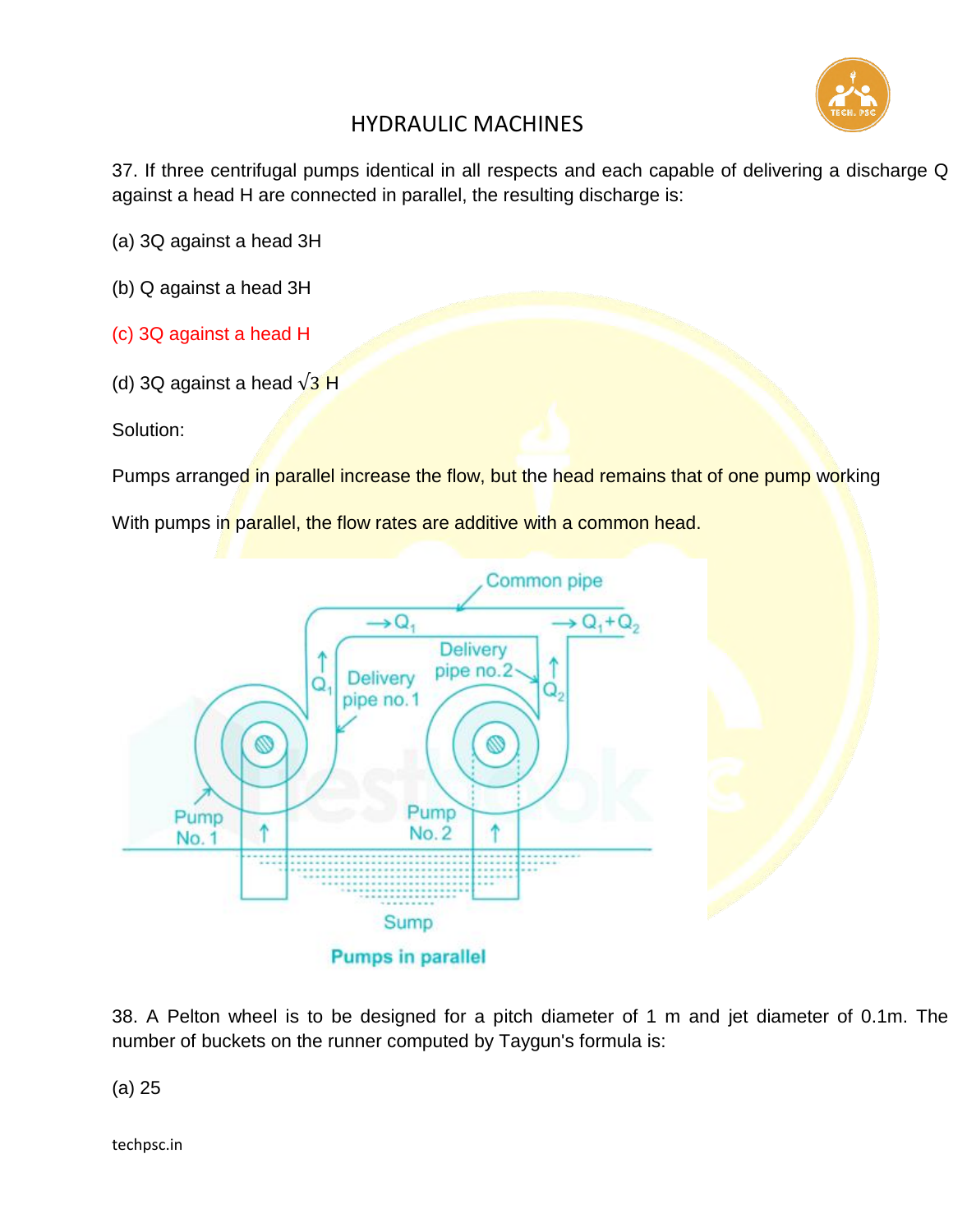

(b) 15

(c) 20

(d) 10

Solution:

Number of b<mark>uckets on a runner Z=15+ $\frac{D}{2\epsilon}$ </mark>

Jet ratio=12

i.e 12= $\frac{D}{d}$ 

Number of buckets on a runner =15 +6 =21

Here take the answer as 20

39. Two centrifugal pumps P and R are available for use in a pipe flow system and their headdischarge characteristics are as follows:

| Pump P    |            | Pump <sub>R</sub> |          |
|-----------|------------|-------------------|----------|
|           |            |                   |          |
| Discharge | Head $(m)$ | Discharge         | Head (m) |
| (cumecs)  |            | (cumecs)          |          |